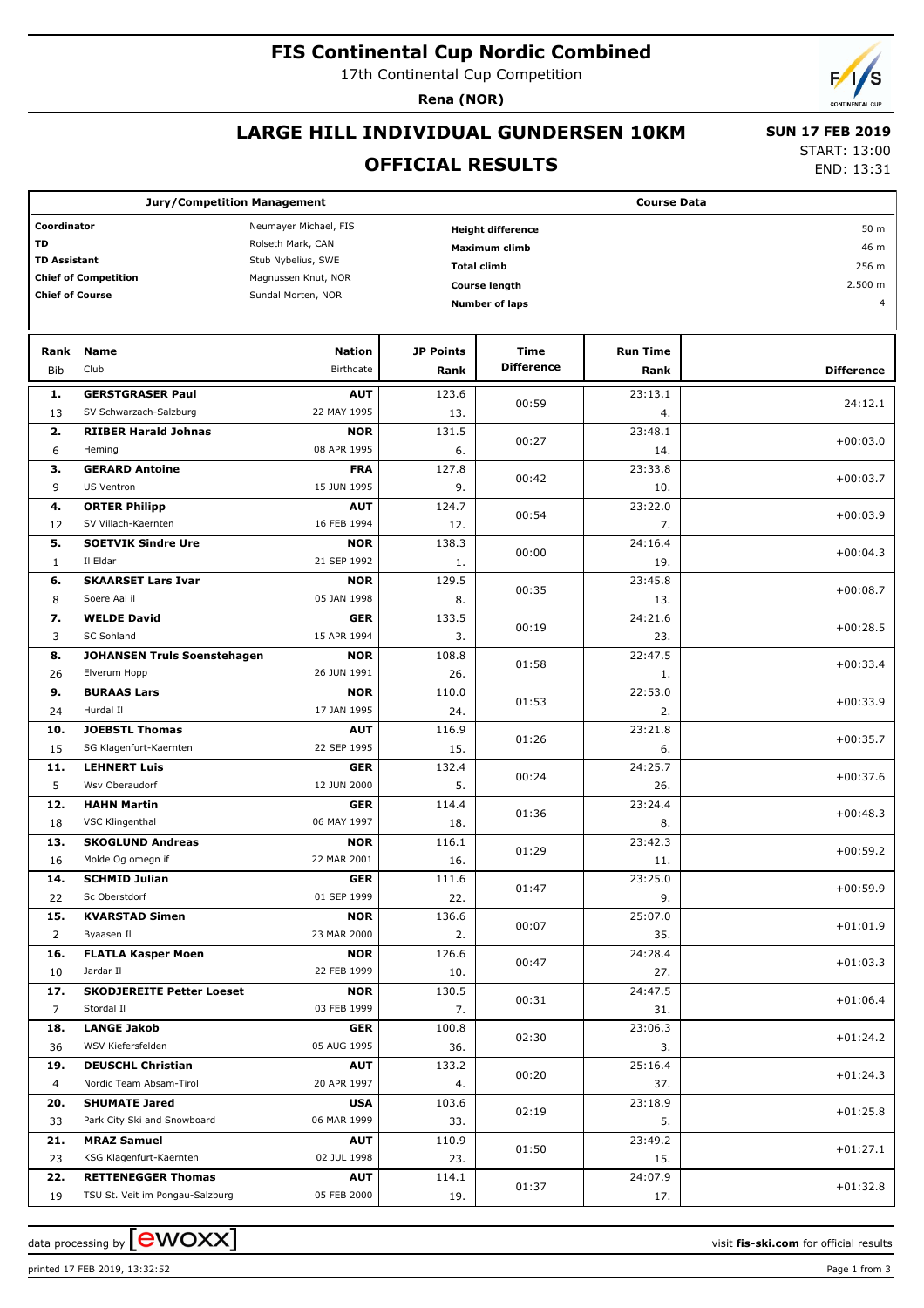# **FIS Continental Cup Nordic Combined**

17th Continental Cup Competition

**Rena (NOR)**



# **LARGE HILL INDIVIDUAL GUNDERSEN 10KM**

### **OFFICIAL RESULTS**

 **SUN 17 FEB 2019** START: 13:00

END: 13:31

| Rank       | <b>Name</b>                         | <b>Nation</b> | <b>JP Points</b> | Time              | <b>Run Time</b> |                   |
|------------|-------------------------------------|---------------|------------------|-------------------|-----------------|-------------------|
| <b>Bib</b> | Club                                | Birthdate     | Rank             | <b>Difference</b> | Rank            | <b>Difference</b> |
| 23.        | <b>PFORDTE Maximilian</b>           | <b>GER</b>    | 118.4            |                   | 24:30.7         |                   |
| 14         | WSV Gruena.                         | 25 JUN 1998   | 14.              | 01:20             | 29.             | $+01:38.6$        |
| 24.        | <b>DAGN Florian</b>                 | <b>AUT</b>    | 115.8            |                   | 24:22.3         |                   |
| 17         | Kitzbueheler Ski Club - KSC         | 10 DEC 1999   | 17.              | 01:30             | 24.             | $+01:40.2$        |
| 25.        | <b>SKOGLUND Aleksander</b>          | <b>NOR</b>    | 114.0            |                   | 24:16.5         |                   |
| 20         | Molde Og omegn if                   | 06 MAY 1999   | 20.              | 01:37             | 20.             | $+01:41.4$        |
| 26.        | <b>HUETTEL Simon</b>                | <b>GER</b>    | 126.5            |                   | 25:30.4         |                   |
| 11         | Wsv 1922 weissenstadt               | 04 AUG 1999   | 11.              | 00:47             | 40.             | $+02:05.3$        |
| 27.        | <b>MAIERHOFER Manuel</b>            | <b>ITA</b>    | 99.3             | 02:36             | 24:08.1         | $+02:32.0$        |
| 37         | <b>GS FIAMMEGIALLE</b>              | 17 DEC 1992   | 37.              |                   | 18.             |                   |
| 28.        | <b>EIKSUND SAETHRE Jakob</b>        | <b>NOR</b>    | 112.3            | 01:44             | 25:00.6         | $+02:32.5$        |
| 21         | Fossum If                           | 13 NOV 1999   | 21.              |                   | 34.             |                   |
| 29.        | <b>WELDE Jonas</b>                  | <b>GER</b>    | 104.5            | 02:15             | 24:29.7         | $+02:32.6$        |
| 32         | Sc Sohland                          | 12 MAR 1998   | 32.              |                   | 28.             |                   |
| 30.        | <b>RETTENEGGER Stefan</b>           | <b>AUT</b>    | 101.6            | 02:27             | 24:18.3         | $+02:33.2$        |
| 35         | SK Saalfelden                       | 03 FEB 2002   | 35.              |                   | 21.             |                   |
| 31.        | <b>VALLET Edgar</b>                 | <b>FRA</b>    | 106.6            |                   | 24:38.4         | $+02:33.3$        |
| 29         | <b>CSR Pontarlier</b>               | 26 JUN 2000   | 29.              | 02:07             | 30.             |                   |
| 32.        | <b>SOLVIK Marius</b>                | <b>NOR</b>    | 109.6            | 01:55             | 24:52.8         | $+02:35.7$        |
| 25         | Haslum II                           | 30 SEP 2001   | 25.              |                   | 33.             |                   |
| 33.        | <b>ROCHAT Theo</b>                  | <b>FRA</b>    | 87.5             | 03:23             | 23:45.4         | $+02:56.3$        |
| 43         | S.C xonrupt                         | 05 FEB 1999   | 43.              |                   | 12.             |                   |
| 34.        | <b>GIANMOENA Luca</b>               | <b>ITA</b>    | 87.8             | 03:22             | 23:58.0         | $+03:07.9$        |
| 42         | LAVAZE 'VARENA                      | 16 NOV 1997   | 42.              |                   | 16.             |                   |
| 35.        | <b>ANDREWS Grant</b>                | <b>USA</b>    | 106.5            |                   | 25:21.6         | $+03:16.5$        |
| 30         | Steamboat Springs Winter Sports Clu | 03 DEC 1997   | 30.              | 02:07             | 38.             |                   |
| 36.        | <b>GALUNIN Artem</b>                | <b>RUS</b>    | 97.5             | 02:43             | 24:48.5         | $+03:19.4$        |
| 39         | Nizhny Novgorod                     | 08 OCT 1999   | 39.              |                   | 32.             |                   |
| 37.        | <b>VAXELAIRE Lilian</b>             | <b>FRA</b>    | 99.1             | 02:37             | 25:08.2         | $+03:33.1$        |
| 38         | S.C xonrupt                         | 04 FEB 1998   | 38.              |                   | 36.             |                   |
| 38.        | <b>ILVES Andreas</b>                | EST           | 85.5             | 03:31             | 24:21.2         | $+03:40.1$        |
| 45         | Elva Skiclub                        | 28 APR 2000   | 45.              |                   | 22.             |                   |
| 39.        | <b>JARZABEK Dawid</b>               | <b>POL</b>    | 107.5            | 02:03             | 25:52.2         | $+03:43.1$        |
| 27         | Ts Wisla zakopane                   | 03 MAR 1999   | 27.              |                   | 41.             |                   |
| 40.        | <b>TASCHLER Martin</b>              | ITA           | 107.0            | 02:05             | 25:53.9         | $+03:46.8$        |
| 28         | AMATEURSKICLUB TOBLACH - DOBBIACO   | 11 AUG 1997   | 28.              |                   | 42.             |                   |
| 41.        | <b>JAROSZ Mateusz</b>               | <b>POL</b>    | 105.8            | 02:10             | 26:08.1         | $+04:06.0$        |
| 31         | Ts Wisla zakopane                   | 22 APR 2002   | 31.              |                   | 44.             |                   |
| 42.        | <b>PAROLARI Denis</b>               | ITA           | 78.1             | 04:01             | 24:22.7         | $+04:11.6$        |
| 47         | LAVAZE 'VARENA                      | 14 SEP 1998   | 47.              |                   | 25.             |                   |
| 43.        | <b>PRONIN Ivan</b>                  | <b>RUS</b>    | 94.3             | 02:56             | 25:57.6         | $+04:41.5$        |
| 41         | Kor1 Vyborgskaya sdushor            | 16 OCT 1998   | 41.              |                   | 43.             |                   |
| 44.        | <b>KUDZIA Piotr</b>                 | <b>POL</b>    | 103.0            | 02:21             | 26:37.5         | $+04:46.4$        |
| 34         | Lks Klimczok bystra                 | 18 NOV 2000   | 34.              |                   | 45.             |                   |
| 45.        | <b>OVSIANNIKOV Aleksandr</b>        | <b>RUS</b>    | 95.7             | 02:50             | 26:53.4         | $+05:31.3$        |
| 40         | Moscow UOR2                         | 27 AUG 1996   | 40.              |                   | 46.             |                   |
| 46.        | <b>LEDGER Beckett</b>               | <b>USA</b>    | 69.8             | 04:34             | 25:25.5         | +05:47.4          |
| 49         | New York Ski Ed Foundation          | 15 MAR 2000   | 49.              |                   | 39.             |                   |
| 47.        | <b>LEE Robert</b>                   | EST           | 86.6             | 03:27             | 27:44.6         | $+06:59.5$        |
| 44         | Nomme Sportclub                     | 28 SEP 2001   | 44.              |                   | 48.             |                   |
| 48.        | <b>ORUSSAYEV Eldar</b>              | KAZ           | 71.8             | 04:26             | 27:17.4         | +07:31.3          |
| 48         |                                     | 08 FEB 1994   | 48.              |                   | 47.             |                   |

printed 17 FEB 2019, 13:32:52 Page 2 from 3

data processing by **CWOXX** and  $\overline{A}$  wisit **fis-ski.com** for official results